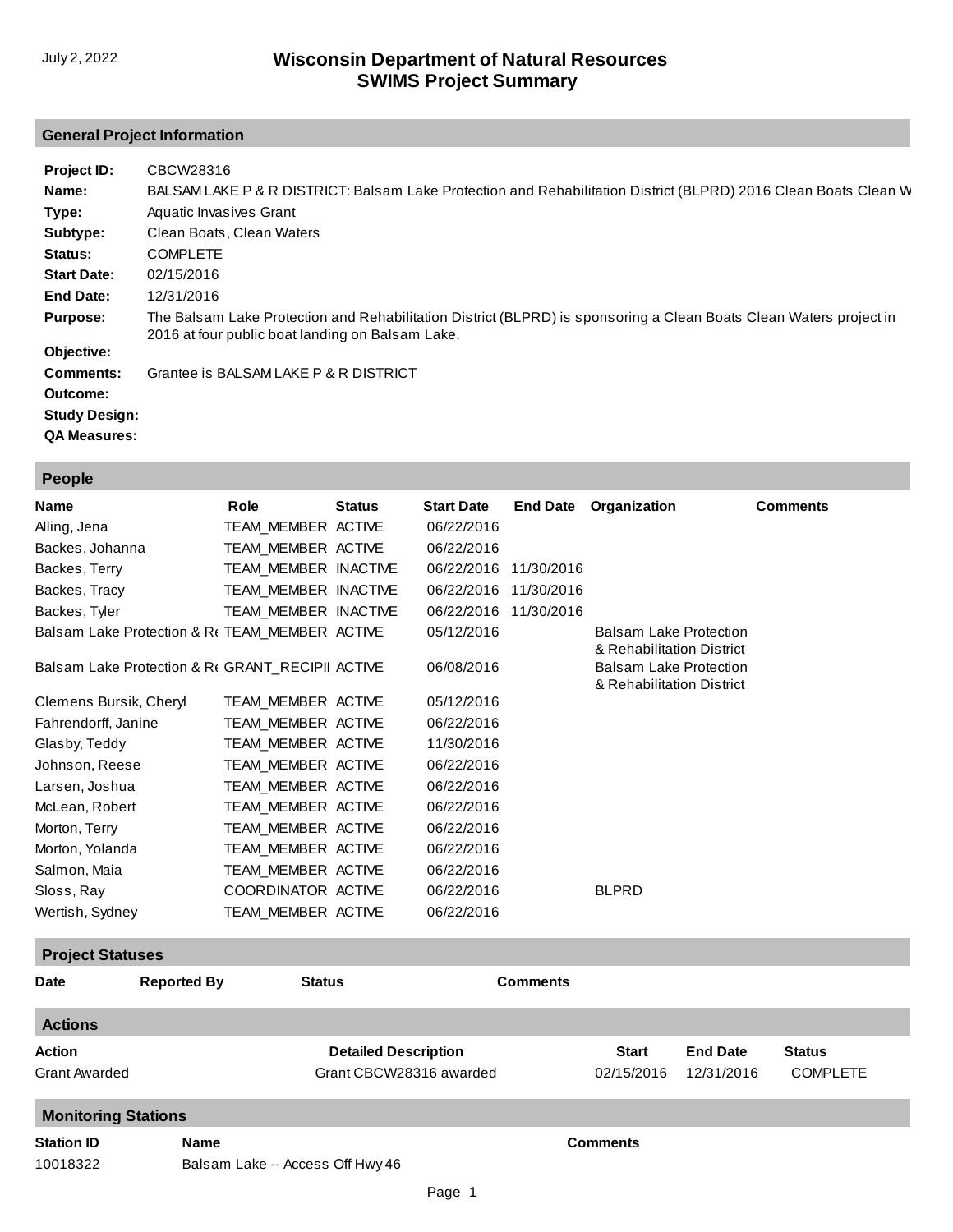| <b>Station ID</b>         | Name                                                           |                                               |                   | <b>Comments</b>                                                |                                                               |  |  |  |
|---------------------------|----------------------------------------------------------------|-----------------------------------------------|-------------------|----------------------------------------------------------------|---------------------------------------------------------------|--|--|--|
| 10018112                  | Balsam Lake -- Access at Village Beach - Off Mill St Nr Cth    |                                               |                   |                                                                |                                                               |  |  |  |
| 493219                    | Balsam Lake -- East Balsam Landing - Access off 110th          |                                               |                   |                                                                |                                                               |  |  |  |
| 10018226                  | Balsam Lake -- Little Balsam Landing - Access off 190th<br>Ave |                                               |                   |                                                                |                                                               |  |  |  |
| <b>Assessment Units</b>   |                                                                |                                               |                   |                                                                |                                                               |  |  |  |
| <b>WBIC</b>               | <b>Segment</b>                                                 | <b>Local Name</b>                             |                   | <b>Official Name</b>                                           |                                                               |  |  |  |
| 2620600                   | 1                                                              | <b>Balsam Lake</b>                            |                   | <b>Balsam Lake</b>                                             |                                                               |  |  |  |
| 2620600                   | $\overline{2}$                                                 | East Balsam Lake                              |                   | <b>Balsam Lake</b>                                             |                                                               |  |  |  |
| <b>Lab Account Codes</b>  |                                                                |                                               |                   |                                                                |                                                               |  |  |  |
| <b>Account Code</b>       | <b>Description</b>                                             |                                               |                   | <b>Start Date</b>                                              | <b>End Date</b>                                               |  |  |  |
| <b>Forms</b>              |                                                                |                                               |                   |                                                                |                                                               |  |  |  |
| <b>Form Code</b>          | <b>Form Name</b>                                               |                                               |                   |                                                                |                                                               |  |  |  |
| WATERCRAFT_2014           |                                                                | Watercraft Inspection Report (Revised 4/2014) |                   |                                                                |                                                               |  |  |  |
| <b>Methods</b>            |                                                                |                                               |                   |                                                                |                                                               |  |  |  |
| <b>Method Code</b>        |                                                                | <b>Description</b>                            |                   |                                                                |                                                               |  |  |  |
| <b>Fieldwork Events</b>   |                                                                |                                               |                   |                                                                |                                                               |  |  |  |
| <b>Start Date</b>         | <b>Status</b>                                                  | <b>Field ID</b>                               | <b>Station ID</b> | <b>Station Name</b>                                            |                                                               |  |  |  |
| 05/07/2016 06:00          | <b>COMPLETE</b>                                                |                                               | 10018322          | Balsam Lake -- Access Off Hwy 46                               |                                                               |  |  |  |
| 05/07/2016 06:00          | <b>COMPLETE</b>                                                |                                               | 493219            | Balsam Lake -- East Balsam Landing - Access off 110th          |                                                               |  |  |  |
| 05/07/2016 06:00          | <b>COMPLETE</b>                                                |                                               | 10018112          |                                                                | Balsam Lake -- Access at Village Beach - Off Mill St Nr Cth I |  |  |  |
| 05/07/2016 13:00          | <b>COMPLETE</b>                                                |                                               | 10018322          | Balsam Lake -- Access Off Hwy 46                               |                                                               |  |  |  |
| 05/09/2016 06:00          | <b>COMPLETE</b>                                                |                                               | 10018226          | Balsam Lake -- Little Balsam Landing - Access off 190th<br>Ave |                                                               |  |  |  |
| 05/09/2016 12:00          | <b>COMPLETE</b>                                                |                                               | 493219            | Balsam Lake -- East Balsam Landing - Access off 110th          |                                                               |  |  |  |
| 05/14/2016 14:00          | <b>COMPLETE</b>                                                |                                               | 10018112          |                                                                | Balsam Lake -- Access at Village Beach - Off Mill St Nr Cth I |  |  |  |
| 05/16/2016 06:00          | <b>COMPLETE</b>                                                |                                               | 493219            | Balsam Lake -- East Balsam Landing - Access off 110th          |                                                               |  |  |  |
| 05/16/2016 10:00 COMPLETE |                                                                |                                               | 10018226          | Balsam Lake -- Little Balsam Landing - Access off 190th<br>Ave |                                                               |  |  |  |
| 05/20/2016 12:00          | <b>COMPLETE</b>                                                |                                               | 493219            | Balsam Lake -- East Balsam Landing - Access off 110th          |                                                               |  |  |  |
| 05/22/2016 06:00          | <b>COMPLETE</b>                                                |                                               | 10018322          | Balsam Lake -- Access Off Hwy 46                               |                                                               |  |  |  |
| 05/22/2016 06:00          | <b>COMPLETE</b>                                                |                                               | 493219            | Balsam Lake -- East Balsam Landing - Access off 110th          |                                                               |  |  |  |
| 05/22/2016 06:00          | <b>COMPLETE</b>                                                |                                               | 10018112          |                                                                | Balsam Lake -- Access at Village Beach - Off Mill St Nr Cth I |  |  |  |
| 05/22/2016 06:00          | <b>COMPLETE</b>                                                |                                               | 10018226          | Balsam Lake -- Little Balsam Landing - Access off 190th<br>Ave |                                                               |  |  |  |
| 05/22/2016 10:00          | <b>COMPLETE</b>                                                |                                               | 10018226          | Balsam Lake -- Little Balsam Landing - Access off 190th<br>Ave |                                                               |  |  |  |
| 05/22/2016 12:00          | <b>COMPLETE</b>                                                |                                               | 493219            | Balsam Lake -- East Balsam Landing - Access off 110th          |                                                               |  |  |  |
| 05/22/2016 13:00          | <b>COMPLETE</b>                                                |                                               | 10018322          | Balsam Lake -- Access Off Hwy 46                               |                                                               |  |  |  |
| 05/22/2016 14:00          | <b>COMPLETE</b>                                                |                                               | 10018112          |                                                                | Balsam Lake -- Access at Village Beach - Off Mill St Nr Cth I |  |  |  |
| 05/23/2016 06:00          | <b>COMPLETE</b>                                                |                                               | 493219            | Balsam Lake -- East Balsam Landing - Access off 110th          |                                                               |  |  |  |
| 05/25/2016 13:00          | <b>COMPLETE</b>                                                |                                               | 10018112          |                                                                | Balsam Lake -- Access at Village Beach - Off Mill St Nr Cth I |  |  |  |
| 06/05/2016 06:00          | <b>COMPLETE</b>                                                |                                               | 10018322          | Balsam Lake -- Access Off Hwy 46                               |                                                               |  |  |  |
| 06/05/2016 06:00          | <b>COMPLETE</b>                                                |                                               | 493219            | Balsam Lake -- East Balsam Landing - Access off 110th          |                                                               |  |  |  |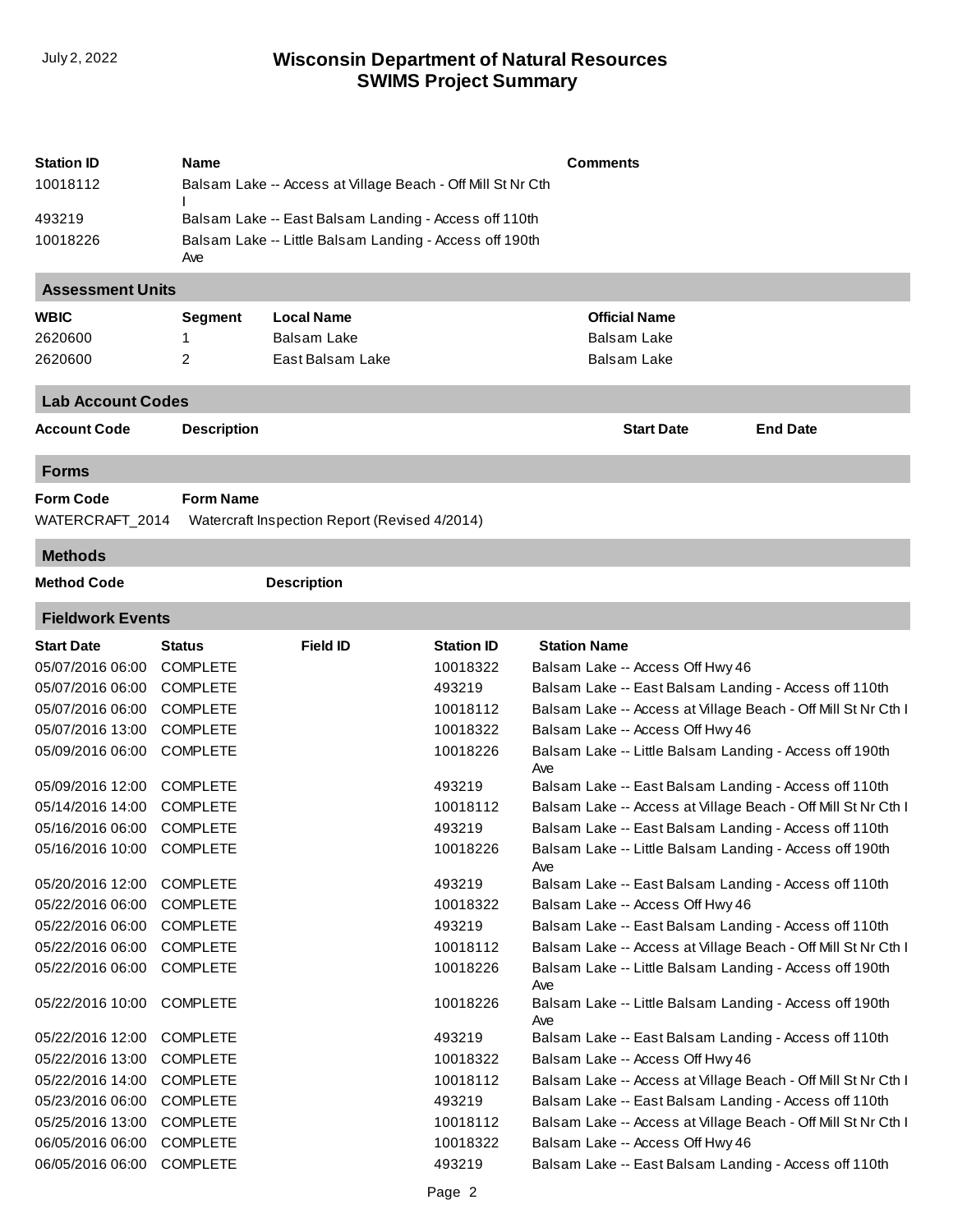| <b>Start Date</b> | Status          | <b>Field ID</b> | <b>Station ID</b> | <b>Station Name</b>                                            |
|-------------------|-----------------|-----------------|-------------------|----------------------------------------------------------------|
| 06/05/2016 06:00  | <b>COMPLETE</b> |                 | 10018112          | Balsam Lake -- Access at Village Beach - Off Mill St Nr Cth I  |
| 06/05/2016 06:00  | <b>COMPLETE</b> |                 | 10018226          | Balsam Lake -- Little Balsam Landing - Access off 190th<br>Ave |
| 06/05/2016 10:00  | <b>COMPLETE</b> |                 | 10018226          | Balsam Lake -- Little Balsam Landing - Access off 190th<br>Ave |
| 06/05/2016 14:00  | <b>COMPLETE</b> |                 | 10018112          | Balsam Lake -- Access at Village Beach - Off Mill St Nr Cth I  |
| 06/05/2016 14:00  | <b>COMPLETE</b> |                 | 10018112          | Balsam Lake -- Access at Village Beach - Off Mill St Nr Cth I  |
| 06/06/2016 06:00  | <b>COMPLETE</b> |                 | 493219            | Balsam Lake -- East Balsam Landing - Access off 110th          |
| 06/08/2016 12:00  | <b>COMPLETE</b> |                 | 493219            | Balsam Lake -- East Balsam Landing - Access off 110th          |
| 06/08/2016 13:00  | <b>COMPLETE</b> |                 | 10018322          | Balsam Lake -- Access Off Hwy 46                               |
| 06/18/2016 14:00  | <b>COMPLETE</b> |                 | 10018112          | Balsam Lake -- Access at Village Beach - Off Mill St Nr Cth I  |
| 06/19/2016 06:00  | <b>COMPLETE</b> |                 | 493219            | Balsam Lake -- East Balsam Landing - Access off 110th          |
| 06/19/2016 06:00  | <b>COMPLETE</b> |                 | 10018322          | Balsam Lake -- Access Off Hwy 46                               |
| 06/19/2016 06:00  | <b>COMPLETE</b> |                 | 10018112          | Balsam Lake -- Access at Village Beach - Off Mill St Nr Cth I  |
| 06/19/2016 06:00  | COMPLETE        |                 | 10018226          | Balsam Lake -- Little Balsam Landing - Access off 190th<br>Ave |
| 06/19/2016 10:00  | <b>COMPLETE</b> |                 | 10018226          | Balsam Lake -- Little Balsam Landing - Access off 190th<br>Ave |
| 06/19/2016 13:00  | <b>COMPLETE</b> |                 | 10018322          | Balsam Lake -- Access Off Hwy 46                               |
| 06/19/2016 14:00  | <b>COMPLETE</b> |                 | 10018112          | Balsam Lake -- Access at Village Beach - Off Mill St Nr Cth I  |
| 06/19/2016 14:00  | <b>COMPLETE</b> |                 | 10018112          | Balsam Lake -- Access at Village Beach - Off Mill St Nr Cth I  |
| 06/20/2016 06:00  | <b>COMPLETE</b> |                 | 493219            | Balsam Lake -- East Balsam Landing - Access off 110th          |
| 06/22/2016 10:00  | <b>COMPLETE</b> |                 | 493219            | Balsam Lake -- East Balsam Landing - Access off 110th          |
| 06/29/2016 08:00  | <b>COMPLETE</b> |                 | 493219            | Balsam Lake -- East Balsam Landing - Access off 110th          |
| 07/02/2016 09:00  | <b>COMPLETE</b> |                 | 10018112          | Balsam Lake -- Access at Village Beach - Off Mill St Nr Cth I  |
| 07/03/2016 06:00  | <b>COMPLETE</b> |                 | 10018112          | Balsam Lake -- Access at Village Beach - Off Mill St Nr Cth I  |
| 07/03/2016 06:00  | <b>COMPLETE</b> |                 | 10018226          | Balsam Lake -- Little Balsam Landing - Access off 190th<br>Ave |
| 07/03/2016 06:00  | <b>COMPLETE</b> |                 | 10018322          | Balsam Lake -- Access Off Hwy 46                               |
| 07/03/2016 06:00  | <b>COMPLETE</b> |                 | 493219            | Balsam Lake -- East Balsam Landing - Access off 110th          |
| 07/03/2016 10:00  | <b>COMPLETE</b> |                 | 10018226          | Balsam Lake -- Little Balsam Landing - Access off 190th<br>Ave |
| 07/03/2016 13:00  | <b>COMPLETE</b> |                 | 10018322          | Balsam Lake -- Access Off Hwy 46                               |
| 07/03/2016 14:00  | <b>COMPLETE</b> |                 | 10018112          | Balsam Lake -- Access at Village Beach - Off Mill St Nr Cth I  |
| 07/03/2016 14:00  | <b>COMPLETE</b> |                 | 10018112          | Balsam Lake -- Access at Village Beach - Off Mill St Nr Cth I  |
| 07/04/2016 11:00  | <b>COMPLETE</b> |                 | 493219            | Balsam Lake -- East Balsam Landing - Access off 110th          |
| 07/06/2016 09:00  | <b>COMPLETE</b> |                 | 493219            | Balsam Lake -- East Balsam Landing - Access off 110th          |
| 07/08/2016 14:00  | <b>COMPLETE</b> |                 | 10018112          | Balsam Lake -- Access at Village Beach - Off Mill St Nr Cth I  |
| 07/11/2016 06:00  | <b>COMPLETE</b> |                 | 493219            | Balsam Lake -- East Balsam Landing - Access off 110th          |
| 07/16/2016 07:30  | <b>COMPLETE</b> |                 | 10018112          | Balsam Lake -- Access at Village Beach - Off Mill St Nr Cth I  |
| 07/16/2016 10:00  | <b>COMPLETE</b> |                 | 10018226          | Balsam Lake -- Little Balsam Landing - Access off 190th<br>Ave |
| 07/17/2016 06:00  | <b>COMPLETE</b> |                 | 493219            | Balsam Lake -- East Balsam Landing - Access off 110th          |
| 07/17/2016 06:00  | <b>COMPLETE</b> |                 | 10018322          | Balsam Lake -- Access Off Hwy 46                               |
| 07/17/2016 06:00  | <b>COMPLETE</b> |                 | 10018112          | Balsam Lake -- Access at Village Beach - Off Mill St Nr Cth I  |
| 07/17/2016 13:00  | <b>COMPLETE</b> |                 | 10018322          | Balsam Lake -- Access Off Hwy 46                               |
| 07/17/2016 14:00  | <b>COMPLETE</b> |                 | 10018112          | Balsam Lake -- Access at Village Beach - Off Mill St Nr Cth I  |
| 07/18/2016 06:00  | <b>COMPLETE</b> |                 | 10018226          | Balsam Lake -- Little Balsam Landing - Access off 190th<br>Ave |
| 07/18/2016 10:00  | <b>COMPLETE</b> |                 | 10018226          | Balsam Lake -- Little Balsam Landing - Access off 190th<br>Ave |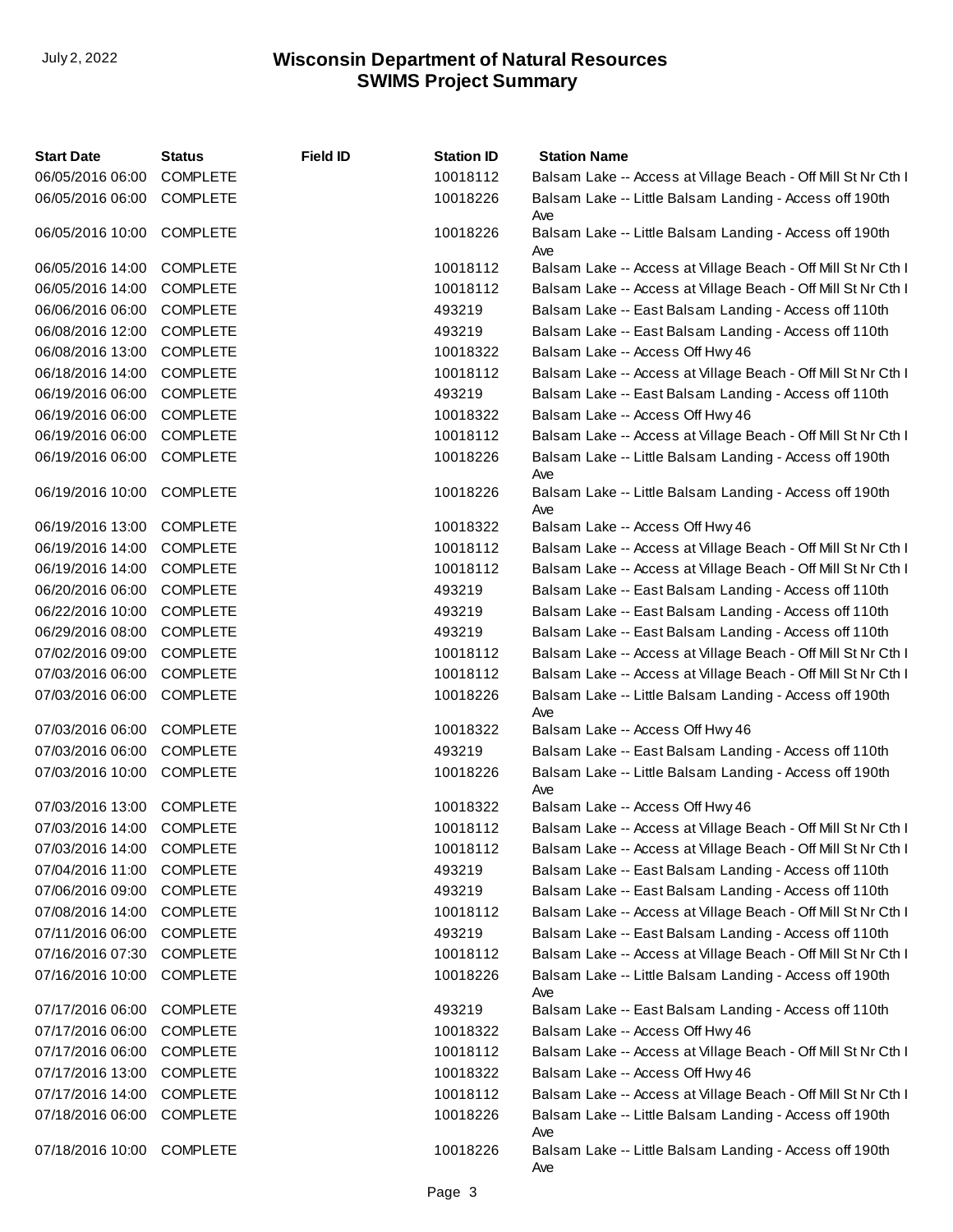| <b>Start Date</b> | <b>Status</b>   | <b>Field ID</b> | <b>Station ID</b> | <b>Station Name</b>                                            |
|-------------------|-----------------|-----------------|-------------------|----------------------------------------------------------------|
| 07/18/2016 12:00  | <b>COMPLETE</b> |                 | 493219            | Balsam Lake -- East Balsam Landing - Access off 110th          |
| 07/20/2016 06:00  | <b>COMPLETE</b> |                 | 493219            | Balsam Lake -- East Balsam Landing - Access off 110th          |
| 07/22/2016 14:00  | <b>COMPLETE</b> |                 | 10018112          | Balsam Lake -- Access at Village Beach - Off Mill St Nr Cth I  |
| 07/22/2016 14:00  | <b>COMPLETE</b> |                 | 10018112          | Balsam Lake -- Access at Village Beach - Off Mill St Nr Cth I  |
| 07/24/2016 10:00  | <b>COMPLETE</b> |                 | 493219            | Balsam Lake -- East Balsam Landing - Access off 110th          |
| 07/31/2016        | <b>COMPLETE</b> |                 | 493219            | Balsam Lake -- East Balsam Landing - Access off 110th          |
| 07/31/2016 06:00  | <b>COMPLETE</b> |                 | 10018226          | Balsam Lake -- Little Balsam Landing - Access off 190th<br>Ave |
| 07/31/2016 06:00  | <b>COMPLETE</b> |                 | 10018322          | Balsam Lake -- Access Off Hwy 46                               |
| 07/31/2016 06:00  | <b>COMPLETE</b> |                 | 10018112          | Balsam Lake -- Access at Village Beach - Off Mill St Nr Cth I  |
| 07/31/2016 06:00  | <b>COMPLETE</b> |                 | 493219            | Balsam Lake -- East Balsam Landing - Access off 110th          |
| 07/31/2016 10:00  | <b>COMPLETE</b> |                 | 10018226          | Balsam Lake -- Little Balsam Landing - Access off 190th<br>Ave |
| 07/31/2016 13:00  | <b>COMPLETE</b> |                 | 10018322          | Balsam Lake -- Access Off Hwy 46                               |
| 08/01/2016 06:00  | <b>COMPLETE</b> |                 | 493219            | Balsam Lake -- East Balsam Landing - Access off 110th          |
| 08/01/2016 06:00  | <b>COMPLETE</b> |                 | 493219            | Balsam Lake -- East Balsam Landing - Access off 110th          |
| 08/03/2016 06:00  | <b>COMPLETE</b> |                 | 493219            | Balsam Lake -- East Balsam Landing - Access off 110th          |
| 08/05/2016 14:00  | <b>COMPLETE</b> |                 | 10018112          | Balsam Lake -- Access at Village Beach - Off Mill St Nr Cth I  |
| 08/12/2016 14:00  | <b>COMPLETE</b> |                 | 10018112          | Balsam Lake -- Access at Village Beach - Off Mill St Nr Cth I  |
| 08/14/2016 06:00  | <b>COMPLETE</b> |                 | 10018112          | Balsam Lake -- Access at Village Beach - Off Mill St Nr Cth I  |
| 08/14/2016 06:00  | <b>COMPLETE</b> |                 | 10018322          | Balsam Lake -- Access Off Hwy 46                               |
| 08/14/2016 06:00  | <b>COMPLETE</b> |                 | 493219            | Balsam Lake -- East Balsam Landing - Access off 110th          |
| 08/14/2016 06:00  | <b>COMPLETE</b> |                 | 10018226          | Balsam Lake -- Little Balsam Landing - Access off 190th<br>Ave |
| 08/14/2016 10:00  | <b>COMPLETE</b> |                 | 10018112          | Balsam Lake -- Access at Village Beach - Off Mill St Nr Cth I  |
| 08/14/2016 10:00  | <b>COMPLETE</b> |                 | 10018226          | Balsam Lake -- Little Balsam Landing - Access off 190th<br>Ave |
| 08/14/2016 12:00  | <b>COMPLETE</b> |                 | 493219            | Balsam Lake -- East Balsam Landing - Access off 110th          |
| 08/14/2016 13:00  | <b>COMPLETE</b> |                 | 10018322          | Balsam Lake -- Access Off Hwy 46                               |
| 08/21/2016 14:00  | <b>COMPLETE</b> |                 | 10018112          | Balsam Lake -- Access at Village Beach - Off Mill St Nr Cth I  |
| 08/28/2016 06:00  | <b>COMPLETE</b> |                 | 10018226          | Balsam Lake -- Little Balsam Landing - Access off 190th<br>Ave |
| 08/28/2016 06:00  | <b>COMPLETE</b> |                 | 10018322          | Balsam Lake -- Access Off Hwy 46                               |
| 08/28/2016 06:00  | <b>COMPLETE</b> |                 | 10018112          | Balsam Lake -- Access at Village Beach - Off Mill St Nr Cth I  |
| 08/28/2016 08:00  | <b>COMPLETE</b> |                 | 493219            | Balsam Lake -- East Balsam Landing - Access off 110th          |
| 08/28/2016 13:00  | <b>COMPLETE</b> |                 | 10018322          | Balsam Lake -- Access Off Hwy 46                               |
| 09/03/2016 08:00  | <b>COMPLETE</b> |                 | 493219            | Balsam Lake -- East Balsam Landing - Access off 110th          |
| 09/03/2016 14:00  | <b>COMPLETE</b> |                 | 10018112          | Balsam Lake -- Access at Village Beach - Off Mill St Nr Cth I  |
| 09/09/2016 08:10  | <b>COMPLETE</b> |                 | 10018112          | Balsam Lake -- Access at Village Beach - Off Mill St Nr Cth I  |

#### **Documents**

| <b>Title</b>                                      | <b>Description</b> | <b>Author</b> | Published | <b>Comments</b> |
|---------------------------------------------------|--------------------|---------------|-----------|-----------------|
| <b>Budget</b>                                     |                    |               |           |                 |
| <b>Combined Budgets:</b><br><b>Combined SLOH:</b> |                    |               |           |                 |

**Combined Total:**

## **Funding**